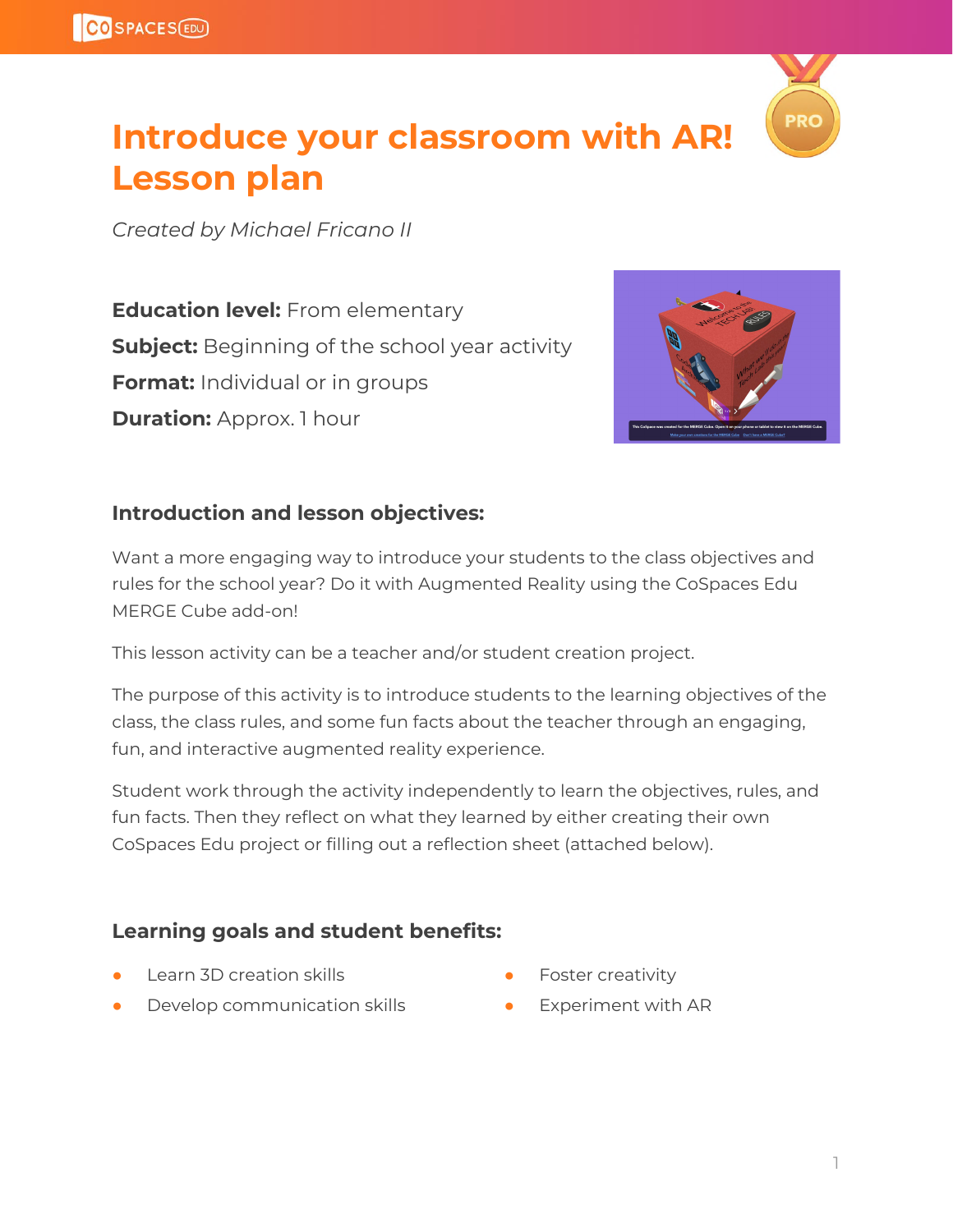

#### **Activity preparation:**

*If you plan to create the project as a teacher to share with your students:*

#### **Student preparation:**

- **●** Your students will need access to a mobile device (with AR compatibility) with the CoSpaces Edu app installed.
- **●** Your students will need access to a MERGE Cube.
- Your students will need the QR code for the CoSpace that you've created.

#### **Teacher preparation:**

- You'll need a CoSpaces Edu Pro account.
- You'll need either a tablet device with the CoSpaces Edu app installed or a computer with access to the internet (**[cospaces.io](http://cospaces.io/)**).
- You'll need a MERGE Cube to test out your CoSpace.

#### **Activity example:**

Check out this example CoSpaces Edu project:

**Tech Lab Intro & Rules Gr 3**: **[edu.cospaces.io/SZE-HMJ](https://edu.cospaces.io/SZE-HMJ)**

To fully experience this example, scan the QR code with the CoSpaces Edu app and explore it with a MERGE Cube!



#### **Extension idea:**

A great extension to this exploratory activity is to have students create their own CoSpace (either in a 3D environment or for the MERGE Cube).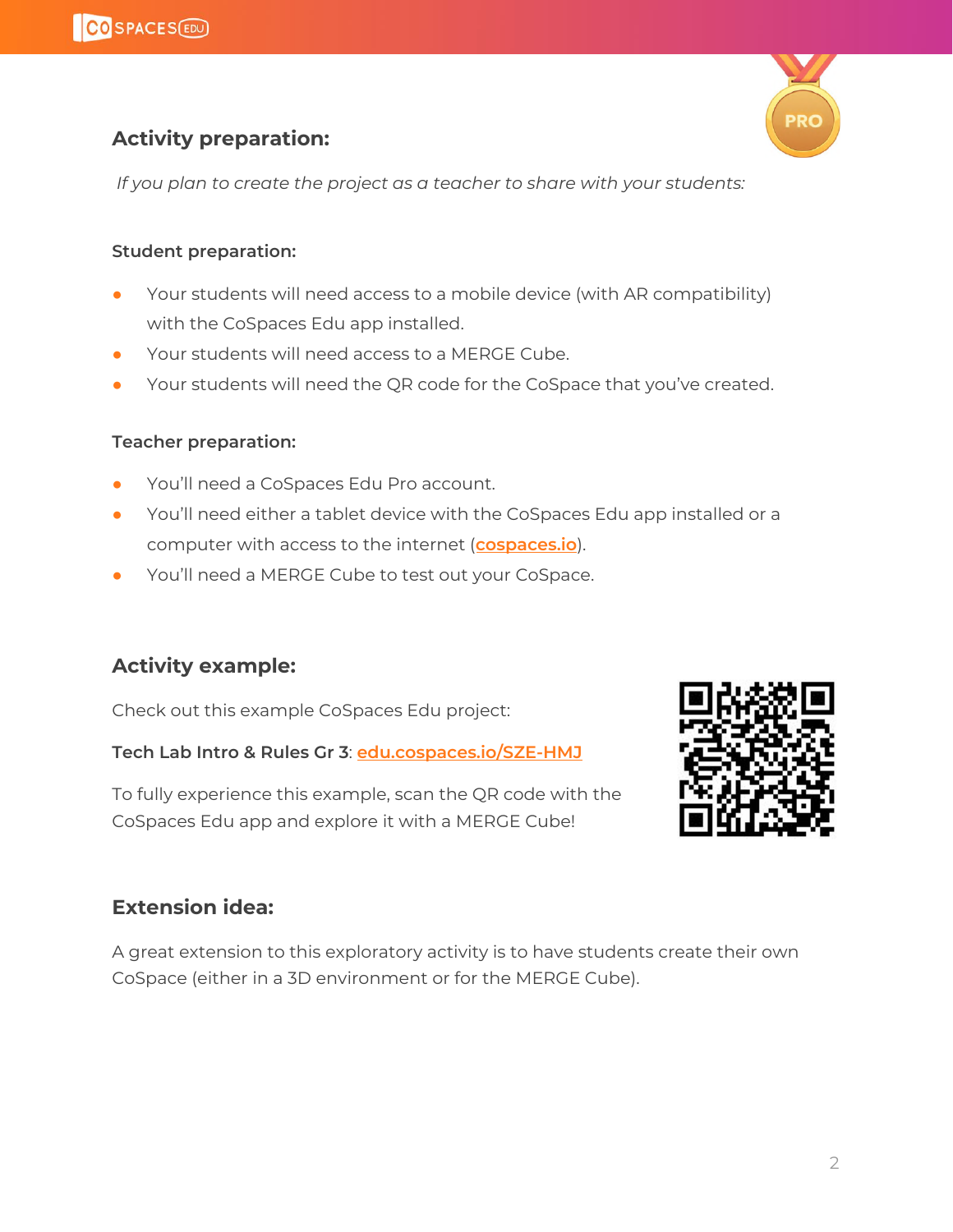# **Creation guide for teachers**



You can remix the sample CoSpace (shared above) to get started with your own teacher-made activity.



Remix will create a copy of the CoSpace for you and it will save it under your CoSpaces.



Now that you have your own copy of the CoSpace, make it your own. You can edit the text panels, add other objects and take away objects that don't fit with your class.

You can also create your own interactive elements (like the stop light, the laptop, and the key) and character scenarios like those on the "rules" scene.

| <b>CoSpace sharing options</b><br>Name     | Privacy                                           |
|--------------------------------------------|---------------------------------------------------|
| Tech Lab Intro & Rules Gr 3                | GD Share unlisted                                 |
| Description<br>What is this CoSpace about? | Remixing (i)<br>Allow others to copy this CoSpace |
|                                            | <b>Share unlisted</b>                             |

When you're finished creating the CoSpace, you'll need to Share it so that your students can access it on their own devices.

You can choose to Share unlisted or to Publish to Gallery.

Your students will have the best experience if they view this CoSpace on a tablet and with a MERGE Cube. Therefore, the best way to share this CoSpace with your students is to project the **QR Code** that comes with your shared CoSpace.

You can get the QR Code by going to Share and Download QR code.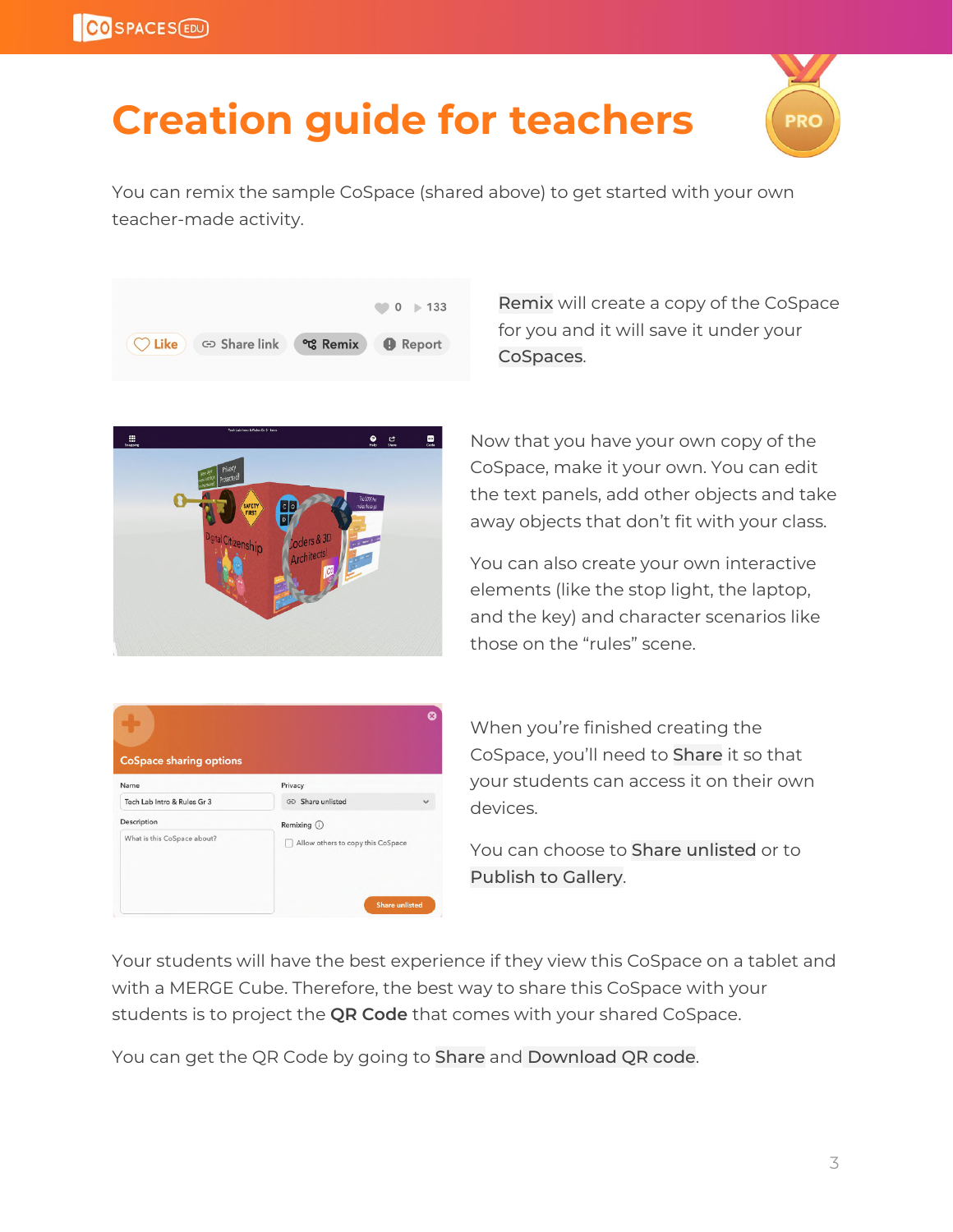



On student devices, have them open the CoSpaces Edu app and tap the small white block at the top of the screen.

This will open the QR Code scanner tool. Students point their devices at the QR Code that you've printed or projected in the classroom. It will automatically load the CoSpace for them. They then tap Play to begin!

#### **If you're limited on time and want students to have a quick reflection:**

Attached on the next page is a one page reflection worksheet that students can complete after they are finished exploring the CoSpace with the MERGE Cube.

#### **If you have more time with your students:**

A great extension to this exploratory activity is to have students create their own CoSpace (either in a 3D environment or for the MERGE Cube).

#### **A few possible creation projects for students:**

- **●** Create another scenario with characters and objects that demonstrates how to follow one of the classroom rules. (As a rules comparison students could create one scene showing characters breaking the rules and another scene showing characters following the rules).
- **●** Create their own Guessing Game about themselves. They can then share this CoSpace with each other to learn more about their classmates!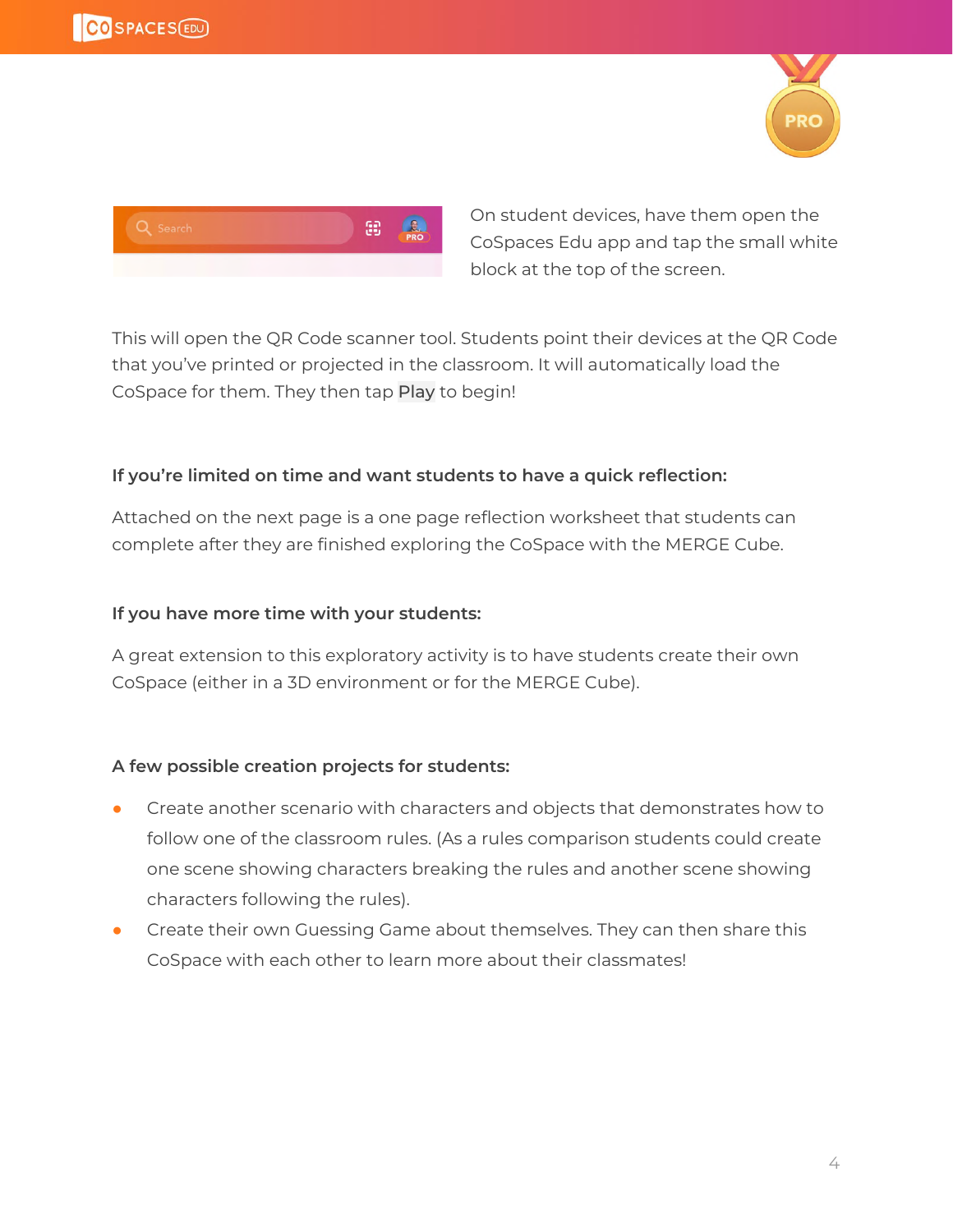

# WELCOME TO THE TECH LAB!

Name: \_\_\_\_\_\_\_\_\_\_\_\_\_\_\_\_\_\_\_\_\_\_\_\_\_\_\_\_\_\_ Class: \_\_\_\_\_\_\_\_\_\_\_\_\_\_\_

### **TECH LAB LEARNINGOBJECTIVES:**

What are you most excited about learning in the Tech Lab?

☑Put a check in 1 box.

 $\Box$  Becoming a fast typer!

- $\Box$  Exploring the internet safely!
- □ Becoming a coder!
- □ Becoming a 3D Architect!

### **TECH LAB RULES:**

Carrying your iPad with 2 hands is safe! Describe another way that you can use your iPad appropriately:

 $\mathcal{L}_\mathcal{L} = \mathcal{L}_\mathcal{L} = \mathcal{L}_\mathcal{L} = \mathcal{L}_\mathcal{L} = \mathcal{L}_\mathcal{L} = \mathcal{L}_\mathcal{L} = \mathcal{L}_\mathcal{L} = \mathcal{L}_\mathcal{L} = \mathcal{L}_\mathcal{L} = \mathcal{L}_\mathcal{L} = \mathcal{L}_\mathcal{L} = \mathcal{L}_\mathcal{L} = \mathcal{L}_\mathcal{L} = \mathcal{L}_\mathcal{L} = \mathcal{L}_\mathcal{L} = \mathcal{L}_\mathcal{L} = \mathcal{L}_\mathcal{L}$ 

 $\mathcal{L}_\mathcal{L} = \mathcal{L}_\mathcal{L} = \mathcal{L}_\mathcal{L} = \mathcal{L}_\mathcal{L} = \mathcal{L}_\mathcal{L} = \mathcal{L}_\mathcal{L} = \mathcal{L}_\mathcal{L} = \mathcal{L}_\mathcal{L} = \mathcal{L}_\mathcal{L} = \mathcal{L}_\mathcal{L} = \mathcal{L}_\mathcal{L} = \mathcal{L}_\mathcal{L} = \mathcal{L}_\mathcal{L} = \mathcal{L}_\mathcal{L} = \mathcal{L}_\mathcal{L} = \mathcal{L}_\mathcal{L} = \mathcal{L}_\mathcal{L}$ 

 $\mathcal{L}_\mathcal{L} = \mathcal{L}_\mathcal{L} = \mathcal{L}_\mathcal{L} = \mathcal{L}_\mathcal{L} = \mathcal{L}_\mathcal{L} = \mathcal{L}_\mathcal{L} = \mathcal{L}_\mathcal{L} = \mathcal{L}_\mathcal{L} = \mathcal{L}_\mathcal{L} = \mathcal{L}_\mathcal{L} = \mathcal{L}_\mathcal{L} = \mathcal{L}_\mathcal{L} = \mathcal{L}_\mathcal{L} = \mathcal{L}_\mathcal{L} = \mathcal{L}_\mathcal{L} = \mathcal{L}_\mathcal{L} = \mathcal{L}_\mathcal{L}$ 

 $\mathcal{L}_\mathcal{L} = \mathcal{L}_\mathcal{L} = \mathcal{L}_\mathcal{L} = \mathcal{L}_\mathcal{L} = \mathcal{L}_\mathcal{L} = \mathcal{L}_\mathcal{L} = \mathcal{L}_\mathcal{L} = \mathcal{L}_\mathcal{L} = \mathcal{L}_\mathcal{L} = \mathcal{L}_\mathcal{L} = \mathcal{L}_\mathcal{L} = \mathcal{L}_\mathcal{L} = \mathcal{L}_\mathcal{L} = \mathcal{L}_\mathcal{L} = \mathcal{L}_\mathcal{L} = \mathcal{L}_\mathcal{L} = \mathcal{L}_\mathcal{L}$ 

### **TELL ME ABOUT YOU!**

 $\mathcal{L}_\mathcal{L} = \mathcal{L}_\mathcal{L} = \mathcal{L}_\mathcal{L} = \mathcal{L}_\mathcal{L} = \mathcal{L}_\mathcal{L} = \mathcal{L}_\mathcal{L} = \mathcal{L}_\mathcal{L} = \mathcal{L}_\mathcal{L} = \mathcal{L}_\mathcal{L} = \mathcal{L}_\mathcal{L} = \mathcal{L}_\mathcal{L} = \mathcal{L}_\mathcal{L} = \mathcal{L}_\mathcal{L} = \mathcal{L}_\mathcal{L} = \mathcal{L}_\mathcal{L} = \mathcal{L}_\mathcal{L} = \mathcal{L}_\mathcal{L}$ 

What is your favorite color?

What is your favorite food?

What did you do this summer?

 $\mathcal{L}_\text{max}$  , where  $\mathcal{L}_\text{max}$ 

 $\mathcal{L}_\text{max}$  , and the contract of the contract of the contract of the contract of the contract of the contract of the contract of the contract of the contract of the contract of the contract of the contract of the contr